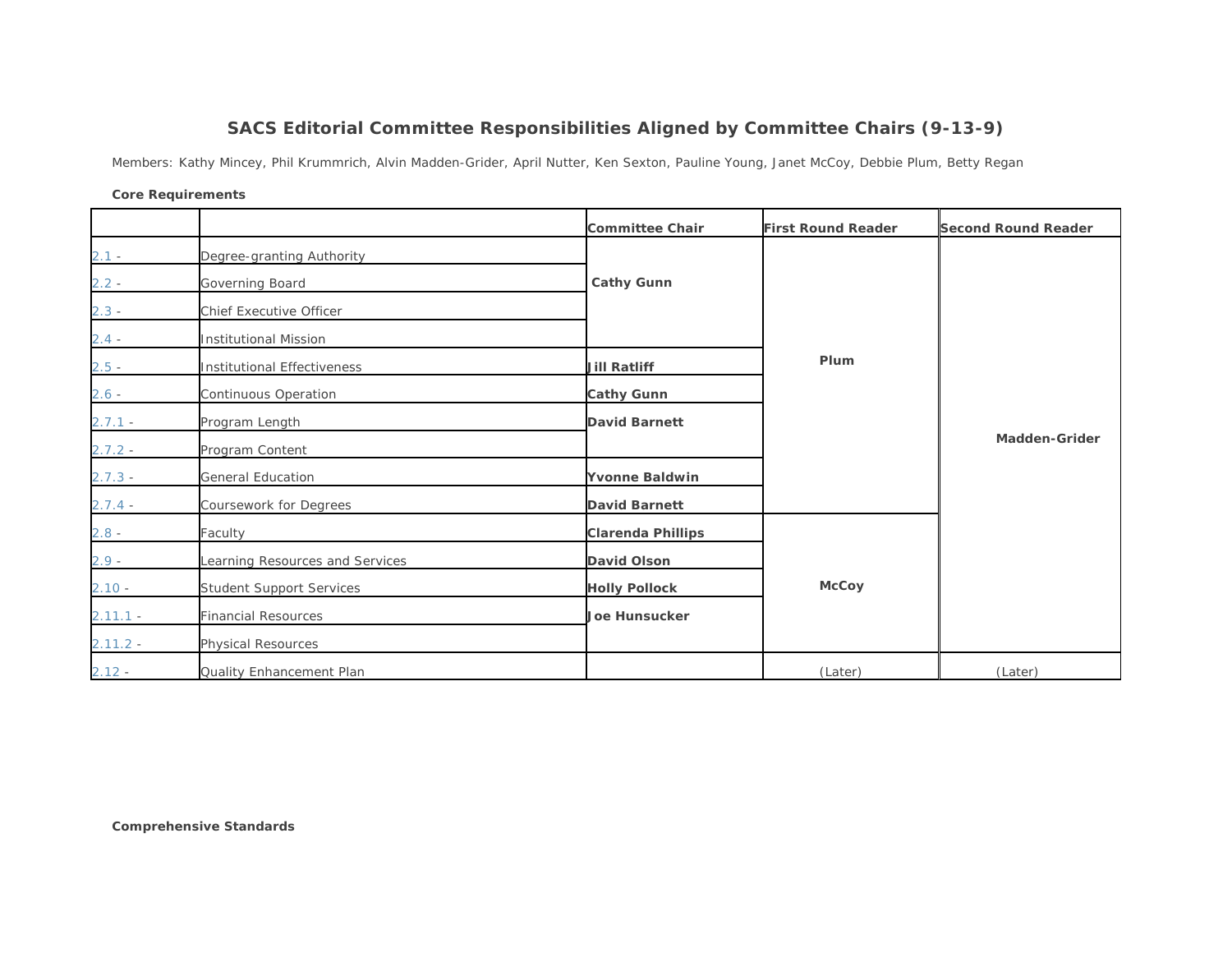| $3.1.1 -$   | <b>Institutional Mission</b>                         |                      |        |               |
|-------------|------------------------------------------------------|----------------------|--------|---------------|
| $3.2.1 -$   | Governance and Admin: CEO evaluation/selection       |                      |        |               |
| $3.2.2 -$   | Governance and Admin: Governing board control        |                      |        |               |
| $3.2.3 -$   | Governance and Admin: Board conflict of interest     |                      |        |               |
| $3.2.4 -$   | Governance and Administration: External influence    |                      |        |               |
| $3.2.5 -$   | Governance and Administration: Board dismissal       |                      |        |               |
| $3.2.6 -$   | Governance and Admin: Board/admin distinction        | <b>Cathy Gunn</b>    | Sexton | <b>Nutter</b> |
| $3.2.7 -$   | Governance and Admini: Organizational structure      |                      |        |               |
| $3.2.8 -$   | Gov and Admin: Qualified admin/acad officers         |                      |        |               |
| $3.2.9 -$   | Governance and Admin: Faculty/staff appointment      |                      |        |               |
| $3.2.10 -$  | Governance and Admin: Admin staff evaluations        |                      |        |               |
| $3.2.11 -$  | Governance and Admin: Control of intercoll ath       |                      |        |               |
| $3.2.12 -$  | Governance and Admin: Fund-raising activities        |                      |        |               |
| $3.2.13 -$  | Governance and Admin: Institution-related found      |                      |        |               |
| $3.2.14 -$  | Governance and Admin: Intellectual prop rights       |                      |        |               |
| $3.3.1 - +$ | Institutional Effectiveness                          | <b>Jill Ratliff</b>  |        |               |
| $3.4.1 -$   | Educ Programs: All: Academic program approval        | Loretta Lykins       | Young  | <b>Nutter</b> |
| $3.4.2 -$   | Educ Programs: All: Continuing educat/service prog   | David Olsen          |        |               |
| $3.4.3 -$   | Educational Programs: All: Admission policies        | Loretta Lykins       |        |               |
| $3.4.4 -$   | Educ Programs: All: Acceptance of academic credit    |                      |        |               |
| $3.4.5 -$   | Educational Programs: All: Academic policies         | <b>David Barnett</b> |        |               |
| $3.4.6 -$   | Educ Programs: All: Practices for awarding credit    |                      |        |               |
| $3.4.7 -$   | Educ Programs: All: Consortial relation/contract agr | Loretta Lykins       |        |               |
| $3.4.8 -$   | Educational Programs: All: Noncredit to credit       |                      |        |               |
| $3.4.9 -$   | Educ Programs: All: Academic support services        | <b>David Barnett</b> |        |               |
| $3.4.10 -$  | Educ Programs: All: Responsibility for curriculum    | <b>David Barnett</b> |        |               |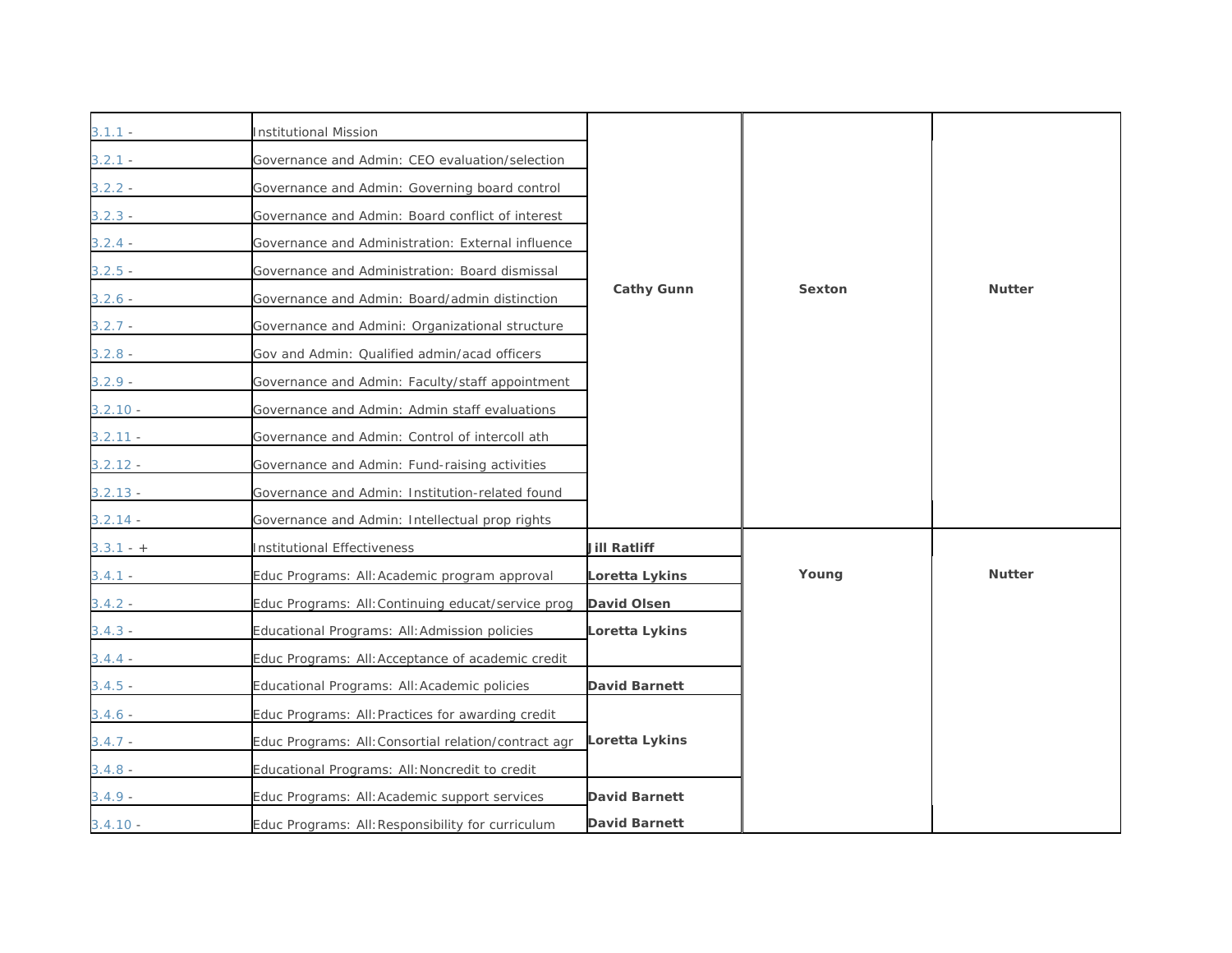| $3.3.1 - +$ | <b>Institutional Effectiveness</b>                                  | Jill Ratliff             | Young         | <b>Nutter</b>    |
|-------------|---------------------------------------------------------------------|--------------------------|---------------|------------------|
| $3.4.1 -$   | Educ Programs: All: Academic program approval                       | Loretta Lykins           |               |                  |
| $3.4.2 -$   | Educ Programs: All: Continuing educat/service prog                  | David Olsen              |               |                  |
| $3.4.3 -$   | Educational Programs: All: Admission policies                       | Loretta Lykins           |               |                  |
| $3.4.4 -$   | Educ Programs: All: Acceptance of academic credit                   |                          |               |                  |
| $3.4.5 -$   | Educational Programs: All: Academic policies                        | David Barnett            |               |                  |
| $3.4.6 -$   | Educ Programs: All: Practices for awarding credit                   |                          |               |                  |
| $3.4.7 -$   | Educ Programs: All: Consortial relation/contract agr                | Loretta Lykins           |               |                  |
| $3.4.8 -$   | Educational Programs: All: Noncredit to credit                      |                          |               |                  |
| $3.4.9 -$   | Educ Programs: All: Academic support services                       | <b>David Barnett</b>     |               |                  |
| $3.4.10 -$  | Educ Programs: All: Responsibility for curriculum                   | <b>David Barnett</b>     |               |                  |
| $3.4.11 -$  | Educ Programs: All: Academic program coordination Loretta Lykins    |                          |               |                  |
| $3.4.12 -$  | Educ Programs: All: Technology use                                  | David Olsen              |               |                  |
| $3.5.1 -$   | Educ Programs: Undergrad: College-level comp                        | <b>Yvonne Baldwin</b>    |               |                  |
| $3.5.2 -$   | Educ Programs: Undergrad: Inst credits for a degree Loretta Lykins  |                          |               |                  |
| $3.5.3 -$   | Educ Programs: Undergrad: Undergrad requirements David Barnett      |                          |               |                  |
| $3.5.4 -$   | Educ Programs: Undergrad: Terminal degrees of fac Clarenda Phillips |                          |               |                  |
| $3.6.1 -$   | Educ Programs: Graduate/Post-Bacc: program rigor                    |                          |               |                  |
| $3.6.2 -$   | Educ Programs: Graduate/Post-Bacc: curriculum                       | <b>Sean Reilley</b>      | <b>Mincey</b> |                  |
| $3.6.3 -$   | Educational Programs: Graduate/Post-Bacc: credits                   |                          |               |                  |
| $3.6.4 -$   | Educational Programs: Graduate/Post-Bacc: req                       |                          |               |                  |
| $3.7.1 -$   | Faculty: Faculty competence                                         |                          |               | <b>Krummrich</b> |
| $3.7.2 -$   | Faculty: Faculty evaluation                                         |                          |               |                  |
| $3.7.3 -$   | Faculty: Faculty development                                        | <b>Clarenda Phillips</b> |               |                  |
| $3.7.4 -$   | Faculty: Academic freedom                                           |                          |               |                  |
| $3.7.5 -$   | Faculty: Faculty role in governance                                 |                          |               |                  |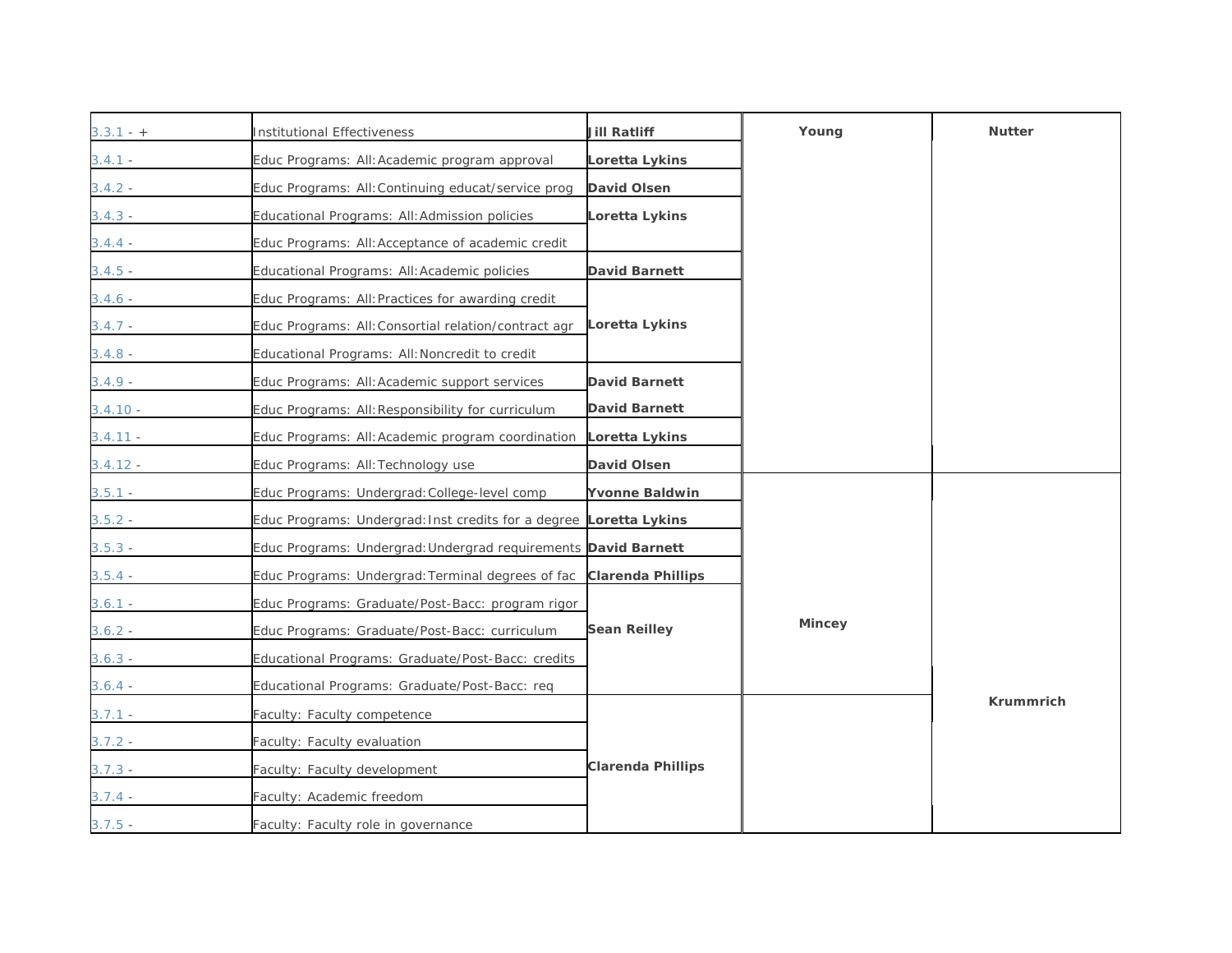| $3.7.1 -$  | Faculty: Faculty competence                       |                          | Regan         |                  |
|------------|---------------------------------------------------|--------------------------|---------------|------------------|
| $3.7.2 -$  | Faculty: Faculty evaluation                       |                          |               |                  |
| $3.7.3 -$  | Faculty: Faculty development                      | <b>Clarenda Phillips</b> |               |                  |
| $3.7.4 -$  | Faculty: Academic freedom                         |                          |               |                  |
| $3.7.5 -$  | Faculty: Faculty role in governance               |                          |               |                  |
| $3.8.1 -$  | Library and Other Learning Res: Learning/info res |                          |               |                  |
| $3.8.2 -$  | Library and Other Learning Res: Inst of lib use   | <b>David Olsen</b>       |               |                  |
| $3.8.3 -$  | Library and Other Learning Res: Qualified staff   |                          |               |                  |
| $3.9.1 -$  | Student Affairs and Services: Student rights      | <b>Holly Pollock</b>     |               |                  |
| $3.9.2 -$  | Student Affairs and Services: Student records     |                          |               |                  |
| $3.9.3 -$  | Student Affairs and Services: Qualified staff     |                          |               |                  |
| $3.10.1 -$ | Financial Resources: Financial stability          |                          | Regan         |                  |
| $3.10.2 -$ | Financial Resources: Submission of fin statements |                          |               |                  |
| $3.10.3 -$ | Financial Resources: Financial aid audits         |                          |               | <b>Krummrich</b> |
| $3.10.4 -$ | Financial Resources: Control of finances          | <b>Joe Hunsucker</b>     |               |                  |
| $3.10.5 -$ | Financial Res: Control of research/external funds |                          |               |                  |
| $3.11.1 -$ | Physical Resources: Control of physical resources | <b>Joe Hunsucker</b>     |               |                  |
| $3.11.2 -$ | Physical Resources: Institutional environment     |                          |               |                  |
| $3.11.3 -$ | Physical Resources: Physical facilities           |                          |               |                  |
| $3.12.1 -$ | Substantive change                                |                          |               |                  |
| $3.13.1 -$ | Compliance with other Commission policies         | <b>Dan Connell</b>       | <b>Mincey</b> |                  |
| $3.14.1 -$ | Rep of status with the Comm: Pub of accred status |                          |               |                  |

## **Federal Requirements**

|  | $\overline{\phantom{0}}$            | $\sim$ $\sim$<br>Jill |  |
|--|-------------------------------------|-----------------------|--|
|  | <sup>+</sup> achievement<br>Student | -Ratlıf.              |  |
|  |                                     |                       |  |